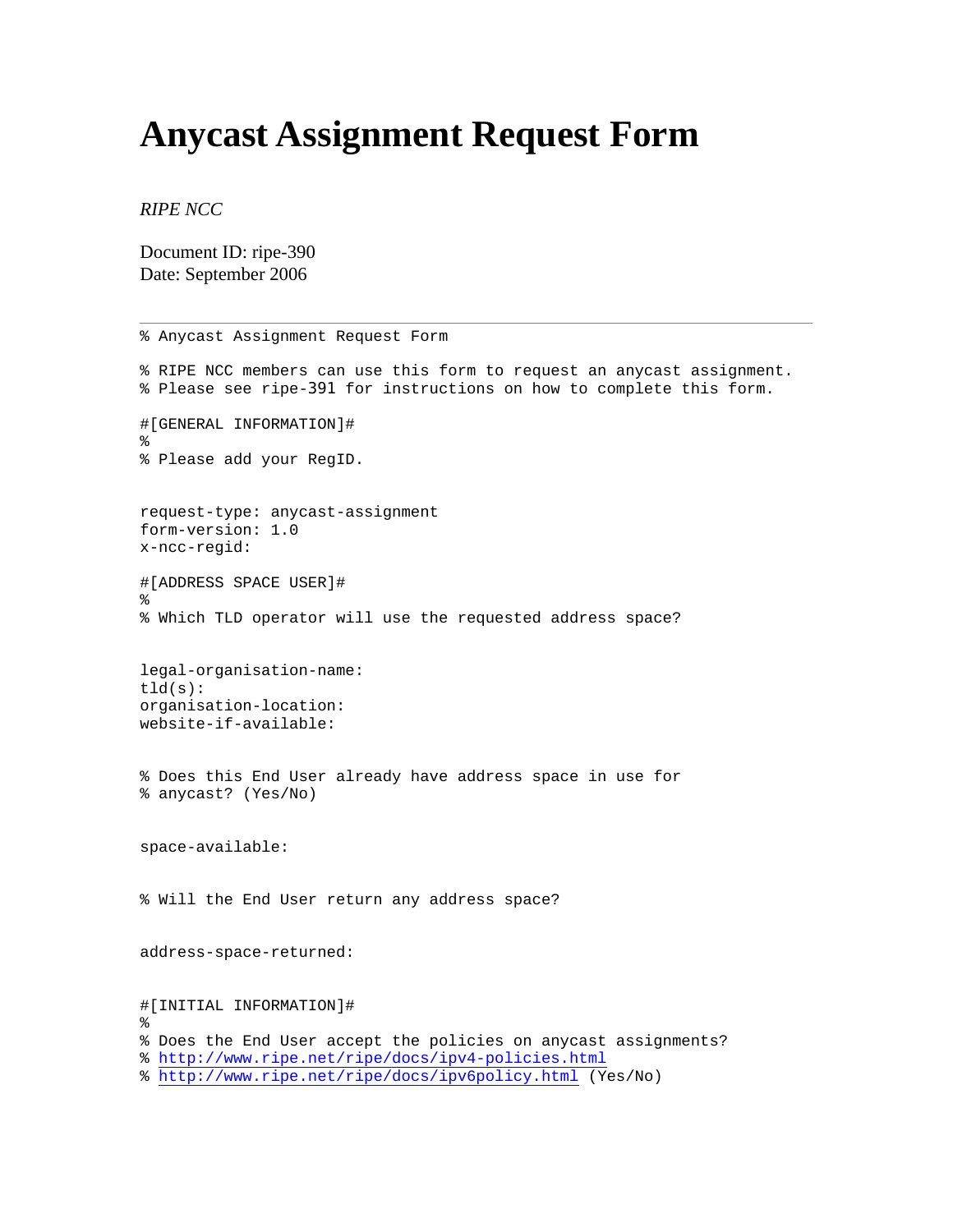confirmation:

% Can the End User's TLD nameserver set pass the "IANA % Administrative Procedure for Root Zone Name Server Delegation % and Glue Data" without using anycast technology? % http://www.iana.org/procedures/delegation-data.html (Yes/No) iana-procedure: % Is the End User requesting an IPv4 assignment, an IPv6 % assignment, or both? (IPv4/IPv6/Both) ip-version: % If the End User is requesting an IPv4 assignment, will the TLD % nameserver set apply anycasting as described in RFC3258? % http://www.ietf.org/rfc/rfc3258.txt (Yes/No) rfc3258: #[ANYCAST NODE PLAN]# % % Which anycast nodes will be used? Node Name Peers Location node: node: node: number-of-nodes: #[NETWORK DESCRIPTION]#  $\approx$ % Please add more information if you think it will help us understand % this request. <add more information> #[NETWORK DIAGRAM]# % % Have you attached a network diagram to this request? (Yes/No) diagram-attached: #[DATABASE TEMPLATE(S)]# % % IPv4 % Please complete all of the fields below. inetnum: <leave empty> netname: <add netname> descr: <add End User organisation name> country: <add country code> org: <add org-ID> admin-c: <add nic-handle of administrative contact>